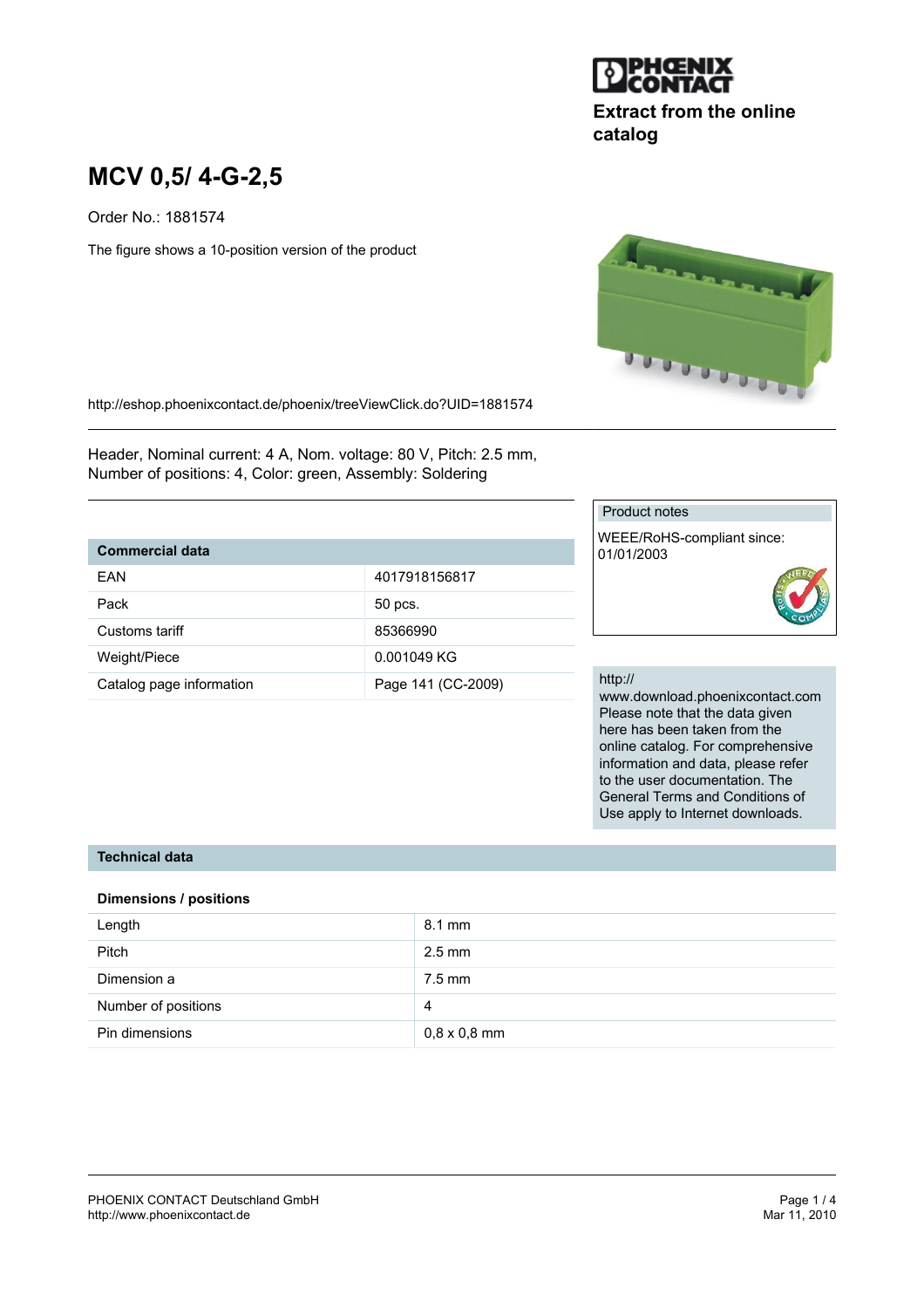| Hole diameter                      | $1.2 \text{ mm}$ |  |
|------------------------------------|------------------|--|
| <b>Technical data</b>              |                  |  |
| Insulating material group          | ı                |  |
| Rated surge voltage (III/3)        | $1.5$ kV         |  |
| Rated surge voltage (III/2)        | $2.5$ kV         |  |
| Rated surge voltage (II/2)         | $2.5$ kV         |  |
| Rated voltage (III/2)              | 160 V            |  |
| Rated voltage (II/2)               | 320 V            |  |
| Connection in acc. with standard   | EN-VDE           |  |
| Nominal current $I_N$              | 4 A              |  |
| Nominal voltage $U_N$              | 80 V             |  |
| Maximum load current               | 4 A              |  |
| Insulating material                | <b>PA</b>        |  |
| Inflammability class acc. to UL 94 | V0               |  |

**Certificates / Approvals**

**CUL**





| Nominal voltage $U_{N}$ |                          | 125 V                                                                                                                                                                          |
|-------------------------|--------------------------|--------------------------------------------------------------------------------------------------------------------------------------------------------------------------------|
| Nominal current $I_N$   |                          | 4 A                                                                                                                                                                            |
| UL                      |                          |                                                                                                                                                                                |
| Nominal voltage $U_{N}$ |                          | 125 V                                                                                                                                                                          |
| Nominal current $I_N$   |                          | 4 A                                                                                                                                                                            |
|                         |                          |                                                                                                                                                                                |
| <b>Accessories</b>      |                          |                                                                                                                                                                                |
| Item                    | Designation              | Description                                                                                                                                                                    |
| <b>Marking</b>          |                          |                                                                                                                                                                                |
| 0804853                 | SK 2,54/2,8:FORTL.ZAHLEN | Marker card, printed horizontally, self-adhesive, 10-section marker<br>strip, 14 identical decades marked 1-10, 11-20 etc. up to 91-100,<br>sufficient for 140 terminal blocks |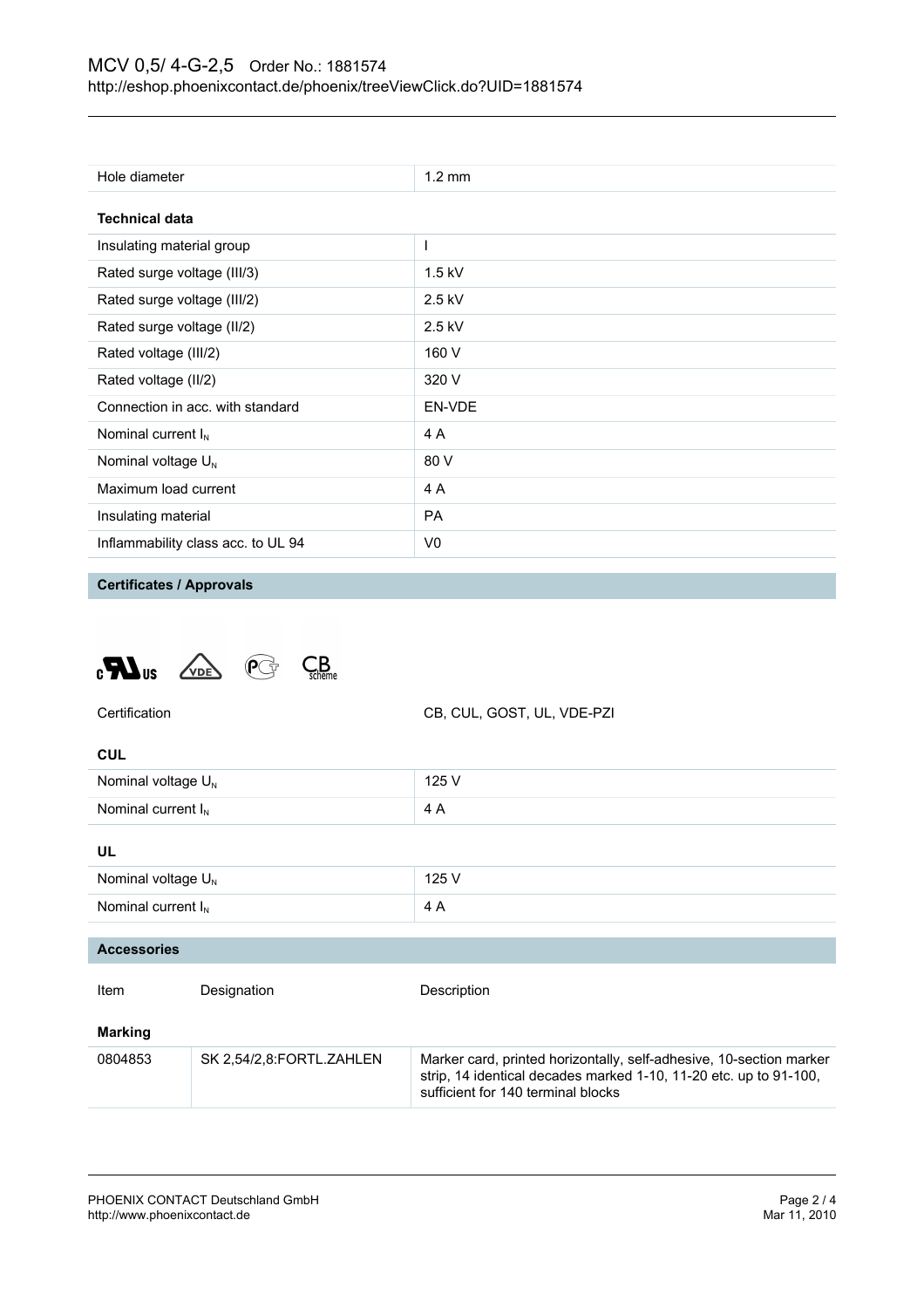#### **Plug/Adapter**

| 1881435                    | CP-MC 0.5          | Keying profile, is inserted into the groove in the header, red<br>insulating material                                                                     |
|----------------------------|--------------------|-----------------------------------------------------------------------------------------------------------------------------------------------------------|
| <b>Additional products</b> |                    |                                                                                                                                                           |
| Item                       | Designation        | Description                                                                                                                                               |
| General                    |                    |                                                                                                                                                           |
| 1881341                    | FK-MC 0.5/4-ST-2.5 | Plug component, Nominal current: 4 A, Nom. voltage: 100 V,<br>Pitch: 2.5 mm, Number of positions: 4, Connection type: Spring-<br>cage conn., Color: green |

# **Diagrams/Drawings**

Drilling plan/solder pad geometry



#### Dimensioned drawing